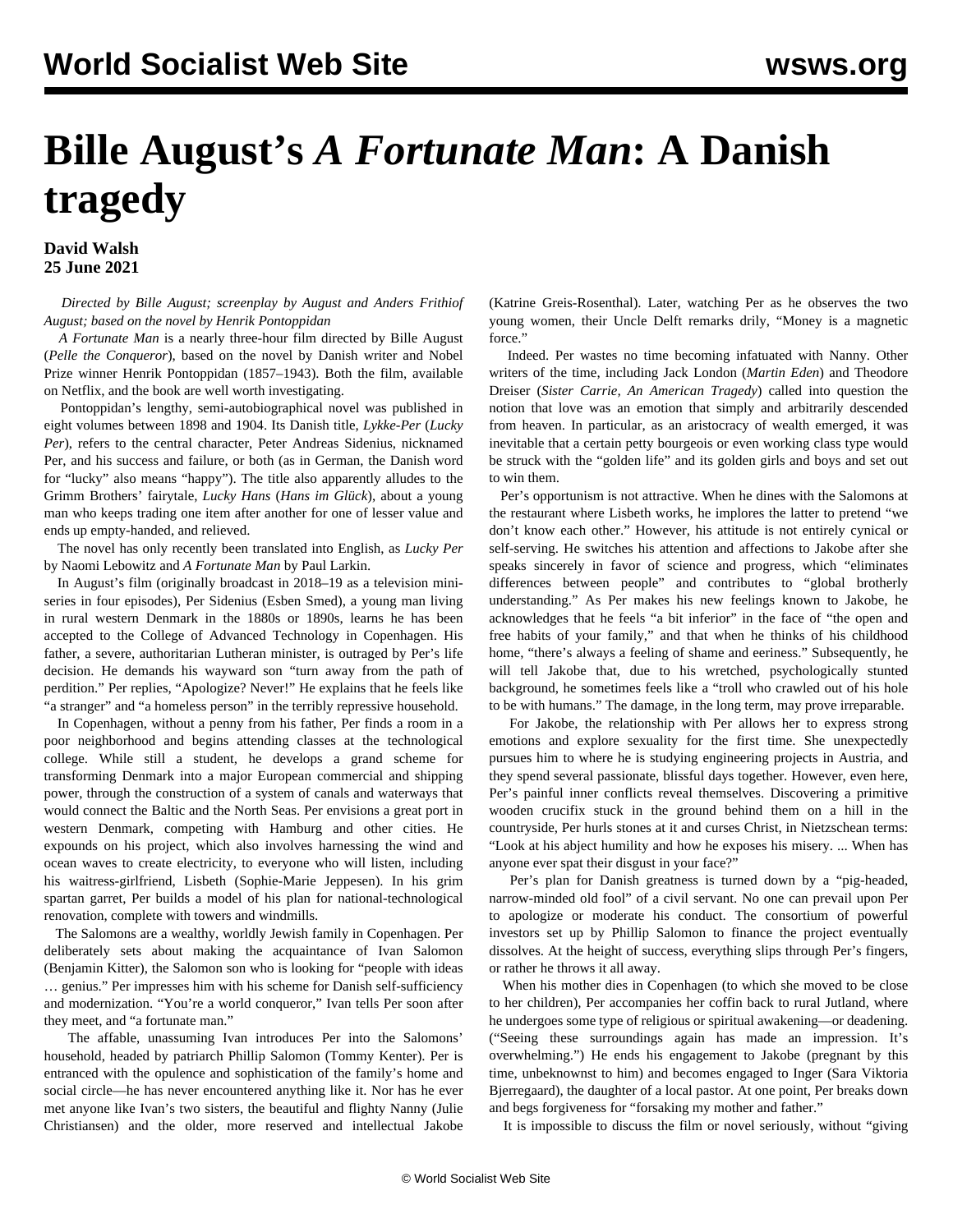away" its conclusion. Per retreats to the countryside, but finds no happiness in simple family life either. In the end, he separates himself from his wife and children too, spending his remaining days on earth in utter isolation in bleak surroundings. In a final encounter with Jakobe, who has never married and runs a school for poor children in Copenhagen, Per explains, "I've felt alienated and rootless all my life. But out here, I've finally become conscious of who I am. In my ungodly solitude … So now I feel liberated."

 Both the novel and film contain many remarkable features. August and his son and co-screenwriter, Anders August, have done a conscientious job of adapting and condensing Pontoppidan's book. Inevitably, even in the production of a 162-minute work, the Augusts were obliged to cut away many characters and subplots, some of which are genuinely missed. Scenes of more plebeian Copenhagen life, including those set in the residence of "Senior Boatswain" and Madam Olufsen, where Per first rents a room, provide the novel with some of its humor and warmth.

 Also eliminated is the critical consideration of Danish cultural life, including the appearance of various bohemian figures apparently based on artists of the time. In "Dr. Nathan," Pontoppidan included a portrait of the famed Danish-Jewish critic and scholar, and champion of playwright Henrik Ibsen among others, Georg Brandes. Brandes is associated with the "Modern Breakthrough," the rejection of romanticism and the emergence of naturalism (and an interest in Darwin and other figures) in Scandinavian literature and art in the late 19th century.

 The film, like the novel, rightly makes the treatment of the Salomon family—or of the contrast between the Sidenius and Salomon families—one of its main concerns.

 Jakobe experiences various anti-Semitic slights and bullying, some of which the Augusts retain. Pontoppidan includes in his novel a remarkable scene in which Jakobe, at a Berlin railway station, encounters (in the Larkin translation) "one of the small armies of outcast Russian Jews … pushed through Germany before being shipped off to America." Some "were almost naked; many had bloody bandages wrapped around their heads or hands. They all had a deathly demeanor, were exhausted and filthy, as if they had been wandering for an age in a desert of blistering heat and dust." These are the victims of Russian pogroms, in regard to which the authorities had acted either with "indifference ... or even with ... outright collusion."

 A strongly humanistic attitude animates Pontoppidan's work as a whole. In another sequence, in a small Silesian town, Jakobe, again, encounters a group of "mostly poor children—pallid and emaciated wretches." She follows one boy home and finds out his circumstances, "the all too common tragedy of a family slaved to factory work. Both the man and his wife had to work at machines from sunrise to sunset and leave the children in the care of an often cruel fate."

 No doubt Jakobe and Ivan are the most appealing characters in both the novel and the August film.

 Per remains a far more problematic figure, one is tempted to say, almost disastrously so.

 P.M. Mitchell, in his 1979 study, *Henrik Pontoppidan*, points to the autobiographical elements in *A Fortunate Man*. Pontoppidan came from a long line of Lutheran clergymen (hence the awkwardly Latinized surname). One of sixteen children born to a cleric and his wife, the future novelist was the "least disposed … to carry on the puritanically Protestant cultural tradition which was his spiritual inheritance." Like his fictional creation, Pontoppidan broke away from his family and entered the Polytechnical Institute in Copenhagen. Unlike Per, however, he left college in order, eventually, to become a writer, increasingly "aware of the new currents to which Danish literature was subjected and which emanated to a large extent" from Brandes.

 There is a great deal of fascinating material, much of it psychologically and dramatically authentic and telling, in *A Fortunate Man*. However, in a

comment this brief one truly has to hone in on the work's appalling conclusion, Per's deliberate self-obliteration in the remote countryside in the name of stripping himself of all illusions and attaining "selfknowledge." Rarely does one encounter a work that so precipitously and unpleasantly falls off a cliff.

 It should go without saying that objective social and cultural problems in Pontoppidan's era and national conditions, the relatively underdeveloped state of Danish capitalism and its role in European society, the continued predominance of the petty bourgeoisie, played a critical role in this. Russian Marxist Georgi Plekhanov in *Ibsen, Petty Bourgeois Revolutionist* addressed questions along these lines in relation to the Norwegian playwright that are not directly applicable to Pontoppidan's life and career, but certainly help shed light on some of the difficulties.

 Of Ibsen, Plekhanov commented that the playwright's "social environment" was "sufficiently developed" in terms of class relationships to produce a negative reaction to many aspects of life, "but it was not defined enough—because it was not developed enough—to arouse in him a definite longing for something 'new.' That is why he was not able to utter those magic words which bring to life a picture of the future."

 Mitchell writes, in his study of Pontoppidan, that, according to the Danish writer, there could be "no understanding of what is wrong with society … until the individual looks deep into himself and gains a modicum of objectivity toward his own motivations and, consequently, his own actions." *A Fortunate Man* "does depict one way for the individual to achieve peace of mind and intimates that any sweeping social change should begin with the individual. The real revolution must be won within the mind of each human being and not be superimposed by an outside force driven by ulterior motives."

 The "ultimate message" in the novel, writes Mitchell, "is not new: to thy own self be true," and adds that in the book this theme "has no sense of banality or platitude." We have different conceptions of the banal and platitudinous.

 This reader found the concluding portion of *A Fortunate Man* simply appalling. Per, writes Pontoppidan, in his isolation and self-abnegation, now felt "a ghostly hand," which was "nothing other than his own instinctive awareness that it was actually in seclusion and loneliness that his soul was most at home. Deep contemplation, sorrow and pain were the lodestars of his life's journey." He ends up living in "a forlorn and weather-beaten country, where even sheep struggle to find nourishment," etc.

 And this deliberate act of annihilating oneself is treated as the height of enlightenment and self-awareness! Horrible.

 August and others speak about Per's hubris and so on. The director suggested rather loosely in an interview that because Per is "so selfcentred and self-obsessed, he reminds me of the modern selfie generation who can only think about themselves and asserting themselves. And what I like about this story is that Per, being so selfish, has to pay such a high price for that, eventually. It's hard for him, but he cannot socialize with anybody; he has to isolate himself far away from other human beings. And I was wondering about the younger generation today, who are always on their iPhones and are obsessed with social media—what will happen to them, psychologically?"

 The problem with Per is not his presumptuousness, but rather that it is mobilized in such a small cause, his own career and fantastical Danish "greatness." In any case, one would prefer a human being who throws himself into things, even misguidedly and selfishly, to one who renounces everything "wicked" and lives like a hermit-saint out of the 6th century.

 James Wood, in a 2019 *New Yorker* piece, suggested that perhaps Per's renunciationism was "a false flag narrative" and that we should look instead at Jakobe, whose own sacrifice "takes her into the world, not away from it." This at least is to be preferred to the conclusions of the